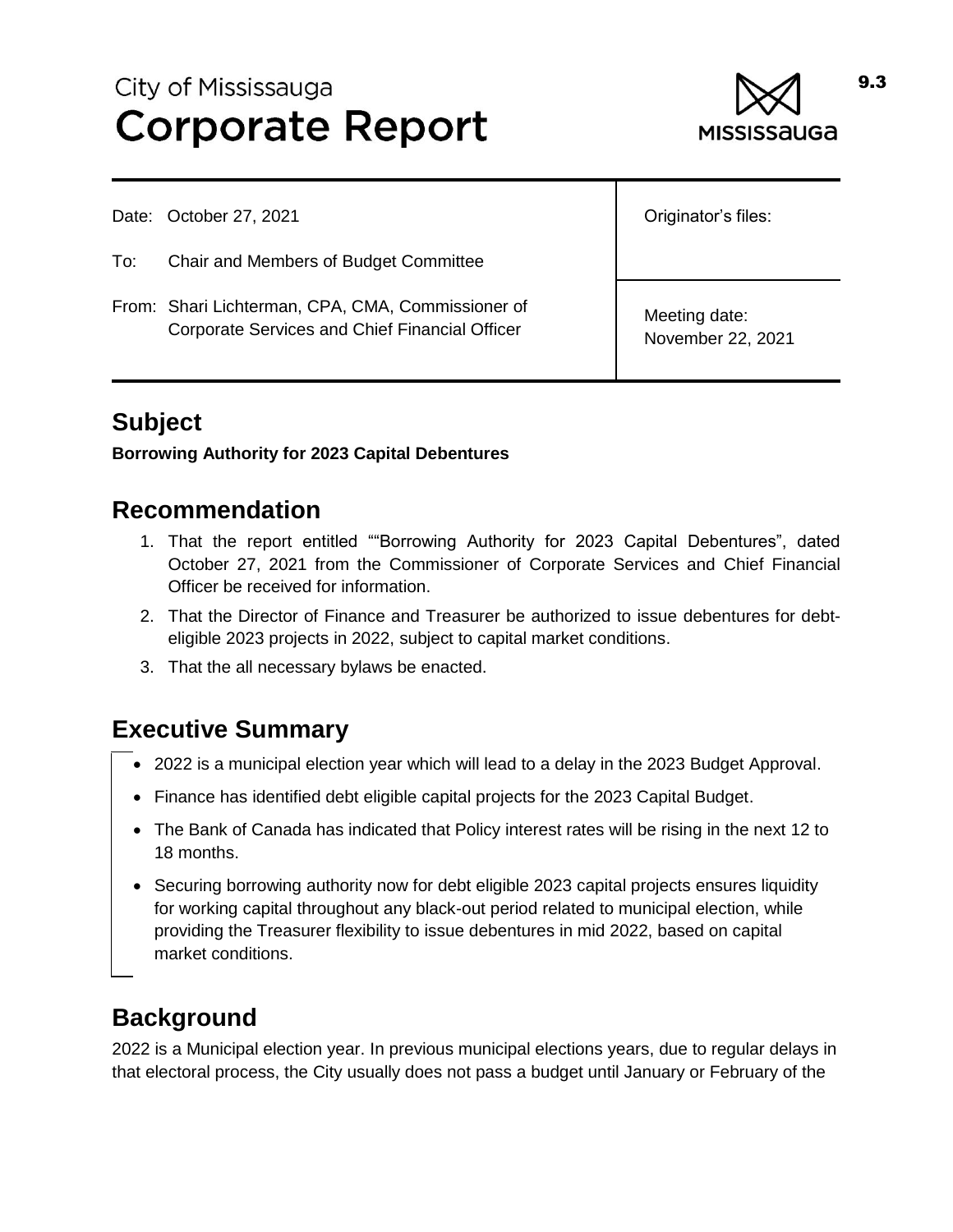budget year. The bylaw authority to issue debentures for capital projects is regularly included in the budget process.

The City's Debt Policy requires that it provide the Region of Peel with at least 75 days notice of the intention to borrow. The City must provide a bylaw to the Region to substantiate any request. It is conceivable that, if the City follows normal course events, it will be unable to raise debt financing for the 2023 capital program before June 2023.

Independent to these uniquely municipal processes, the Bank of Canada has indicated that it's easy monetary policy stance, as reflected in its very low overnight policy rate (currently at 0.25%), will likely be coming to an end over the next 12 to 18 months. Given this, were the City to wait to issue debentures for the 2023 Capital Program until June of 2023, it would be doing so during, or after, the Bank of Canada has embarked on a higher interest rate regime.

#### **Comments**

As per the Municipal Act and the City's Debt Policy, only certain Capital Projects are eligible to be debt financed. Throughout the last 6 months, Finance has completed a medium term identification of projects that would be legally eligible for debt financing, and has refined a list of projects for the 2023 capital program, included in Appendix 1 of this Report, and to be subsequently included in the respective 2023 Capital Debenture bylaw.

While the Bylaw will contain an Appendix of proposed projects, under Municipal Act regulations, the City retains the flexibility to switch out any project before it begins, with another project that has not begun. As long as the same Ratepayer Class supports the new project's debt-servicing costs and it has a similar or shorter economic life, the City retains the right to use the debenture proceeds for a different 2023 project.

#### **Financial Impact**

Depending on distribution of the principal repayment schedule, a 0.50% increase in the average rate of interest on \$50 million of 10 Year serial debentures could equal an extra \$1.5 million of borrowing costs over the life of the debt.

Given that the City's investment portfolio has a longer "term-to-maturity" than its debt portfolio, the City's average rate of return on its investment portfolio (which includes unspent debt proceeds) is slightly greater than the average interest it pays on its debt portfolio. Therefore, there would be a small net financial benefit to issuing debentures early, particularly with rising interest rates.

## **Conclusion**

In order to ensure smooth capital project financing, and to protect overall liquidity during, and after, the municipal election cycle, while also providing a small net financial benefit during rising